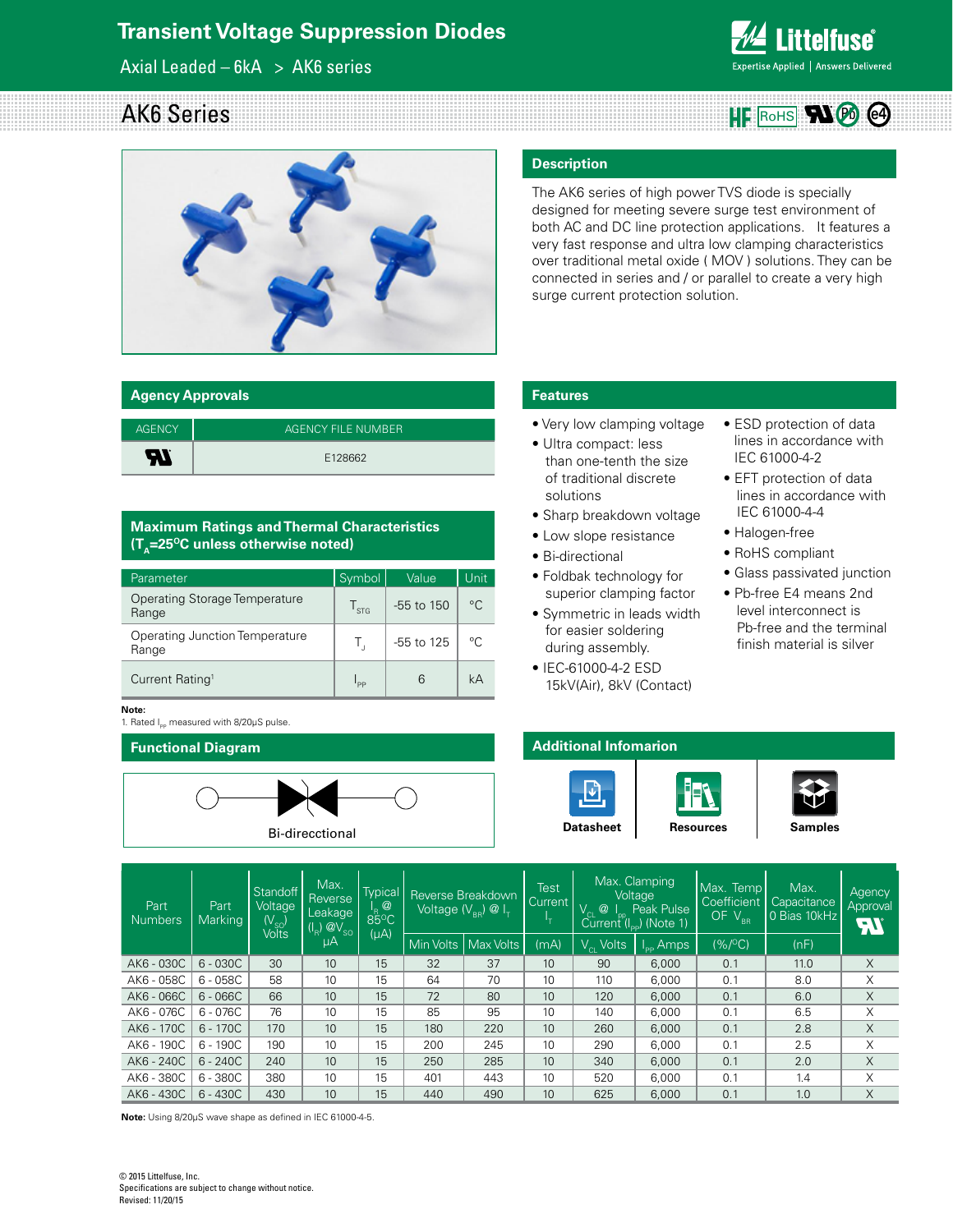Axial Leaded –  $6kA > AK6$  series

| <b>Physical Specifications</b> |                                                                |  |  |  |
|--------------------------------|----------------------------------------------------------------|--|--|--|
|                                |                                                                |  |  |  |
| Weight                         | Contact manufacturer                                           |  |  |  |
| Case                           | Epoxy encapsulated                                             |  |  |  |
| <b>Terminal</b>                | Silver plated leads, solderable per<br>MIL-STD-750 Method 2026 |  |  |  |

## **Flow/Wave Soldering (Solder Dipping)**

| <b>Peak Temperature:</b> | $265$ °C   |
|--------------------------|------------|
| Dipping Time:            | 10 seconds |
| Soldering:               | 1 time     |

## **Wave Solder Profile**

**Figure 1 - Non Lead-free Profile**



## **Ratings and Characteristic Curves (T<sub>A</sub>=25°C unless otherwise noted)**

#### **Figure 3 - Peak Power Derating**



## **Figure 2 - Lead-free Profile**



#### **Figure 4 - Surge Response**



**continues on next page.**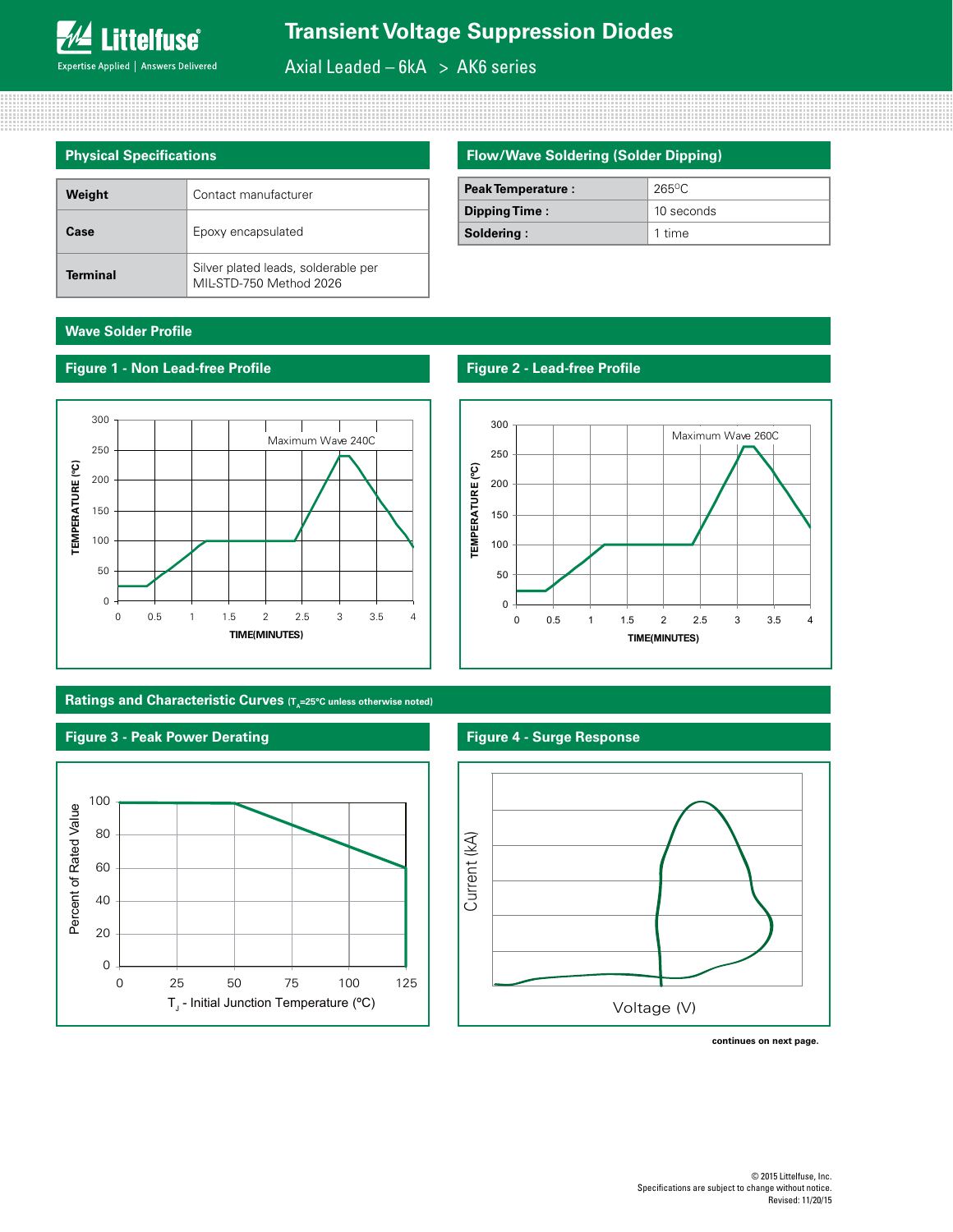# **Transient Voltage Suppression Diodes**

Axial Leaded –  $6kA > AK6$  series



Ratings and Characteristic Curves (T<sub>a</sub>=25°C unless otherwise noted) (Continued)



**Figure 7 -Surge Response (8/20 Surge current waveform) Figure 8 - Pulse Waveform**



#### Note:

The power dissipation causes a change in avalanche voltage during the surge and the avalanche voltage eventually returns to the original value when the transient has passed.

#### **Dimensions**



 $\overline{\mathfrak{c}}$ 





| <b>Dimensions</b>   | Inches                                     | <b>Millimeters</b> |  |
|---------------------|--------------------------------------------|--------------------|--|
| A                   | $0.950 +/- 0.040$                          | $24.15 + - 1.00$   |  |
| В                   | $0.095 + - 0.024$                          | $2.4 + - 0.60$     |  |
| C                   | $0.236 + - 0.040$                          | $6.00 +/- 1.00$    |  |
| D                   | $0.570$ max.                               | 14.48 max.         |  |
| E                   | $0.050 +/- 0.002$                          | $1.270 + - 0.05$   |  |
| F                   | $0.500$ max.                               | 12.70 max.         |  |
| $G - 030C$          | $0.161 +/- 0.040$                          | $4.10 + 1.00$      |  |
| G-058C/066C<br>076C | $0.189 + - 0.040$                          | $4.8 + - 1.00$     |  |
| G-170C/190C         | $0.320 + 0.040$                            | $8.13 +/- 1.00$    |  |
| $G - 240C$          | $0.370 +/- 0.040$                          | $9.4 +/- 1.00$     |  |
| G-380C/430C         | $0.543 + - 0.040$                          | $13.8 +/- 1.00$    |  |
| L1/L2               | L1 = L2 tolerance $+/- 0.04$ inch (1.0 mm) |                    |  |